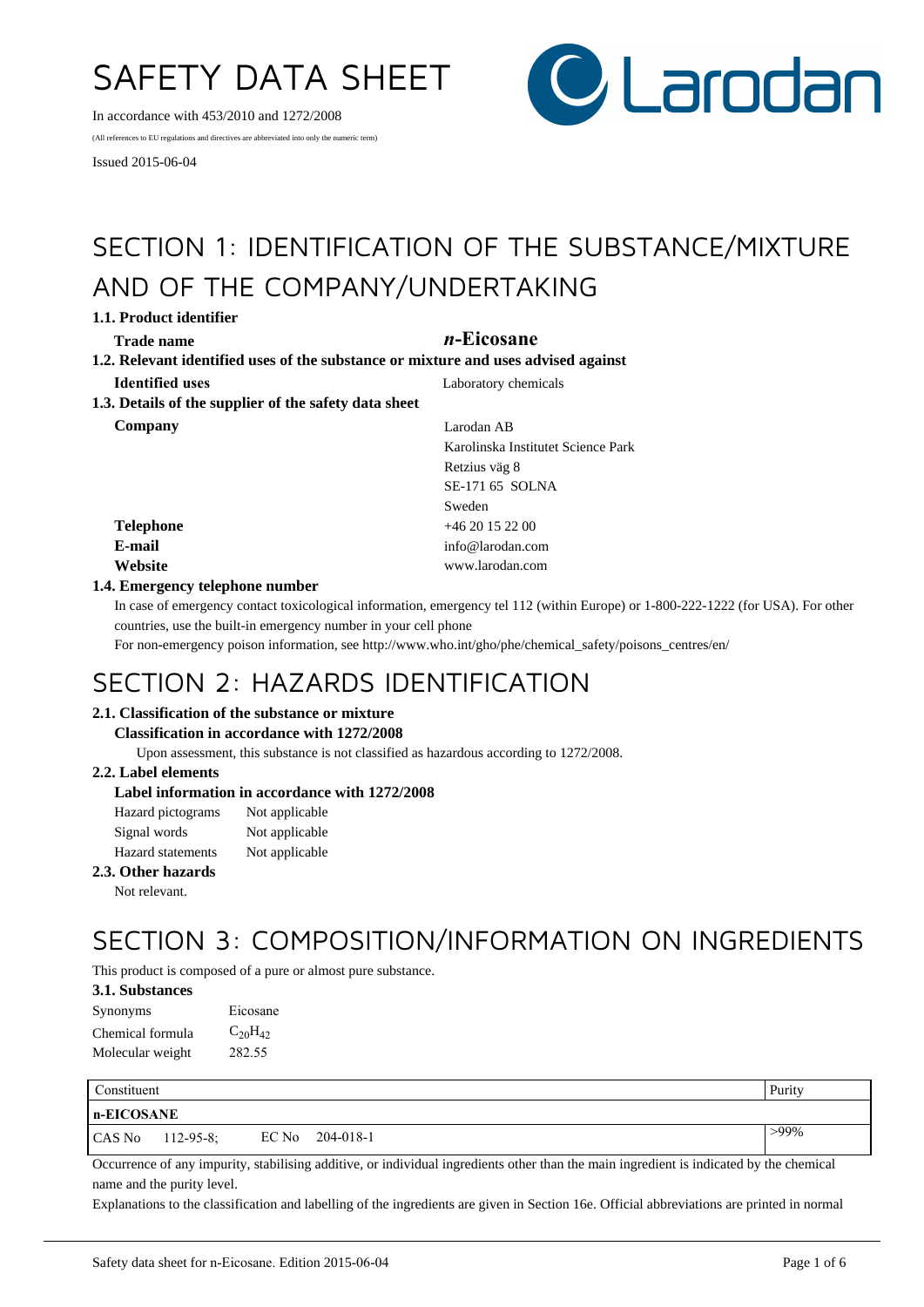font. Text in italics are specifications and/or complement used in the calculation of the hazards of this mixture, see Section 16b

## SECTION 4: FIRST AID MEASURES

## **4.1. Description of first aid measures**

### **Generally**

In case of concern, or if symptoms persist, call doctor/physician.

## **Upon breathing in**

Inhalation of fumes from heated product: let the injured rest at a warm place with fresh air. Contact the doctor if symptoms persist.

### **Upon contact with the eyes**

As a precaution, rinse the eye thoroughly with water; If symptoms occur, call a doctor/physician.

### **Upon skin contact**

Normal washing of the skin is considered sufficient; If nevertheless symptoms do occur, contact a physician. Remove contaminated clothes.

### **Upon ingestion**

Flush nose, mouth and throat with water.

Upon ingestion of larger amounts, consult a doctor/physician.

## **4.2. Most important symptoms and effects, both acute and delayed**

Ingestion of large amounts of the product may cause nausea and vomiting.

## **4.3. Indication of any immediate medical attention and special treatment needed**

Symptomatic treatment.

## SECTION 5: FIRE-FIGHTING MEASURES

## **5.1. Extinguishing media**

### **Recommended extinguishing agents**

Extinguish with materials intended for the surrounding fire.

### **Unsuitable extinguishing agents**

Among common extinguishing agents there are none that are overtly unsuitable.

## **5.2. Special hazards arising from the substance or mixture**

Produces fumes containing harmful gases (carbon monoxide and carbon dioxide) when burning. The product is not hazardous in the flammable sense.

## **5.3. Advice for fire-fighters**

In case of fire use a respirator mask.

#### Wear full protective clothing.

Protective measures should be taken regarding other material at the site of the fire.

## SECTION 6: ACCIDENTAL RELEASE MEASURES

## **6.1. Personal precautions, protective equipment and emergency procedures**

Use recommended safety equipment, see section 8.

Note that there is a risk of slipping if product is leaking/spilling.

## **6.2. Environmental precautions**

At amounts considered in this case, the product may be released into the natural environment without serious environmental consequences. Large emissions should however be reported to the emergency services and the Environment Agency.

## **6.3. Methods and material for containment and cleaning up**

Small spills can be wiped up with a cloth or similar. Then flush the spill site with water. Larger spills should first be covered with sand or earth and then be collected. Collected material should be disposed according to Section 13.

## **6.4. Reference to other sections**

See section 8 and 13 for personal protection equipment and disposal considerations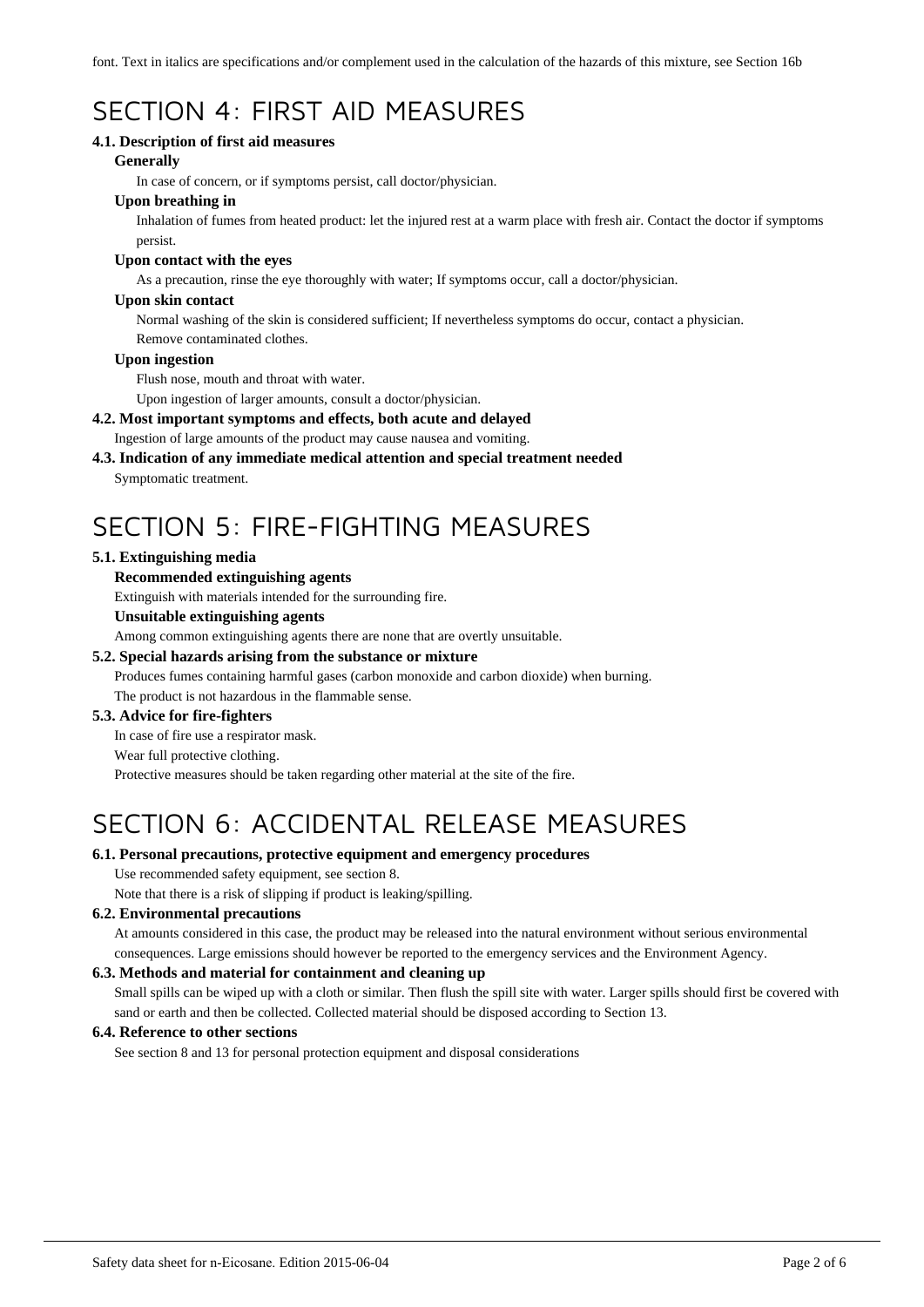## SECTION 7: HANDLING AND STORAGE

## **7.1. Precautions for safe handling**

Read and follow the manufacturer's instructions. Avoid spillage, inhalation and contact with eyes and skin. Keep well closed.

The usual precautions for handling chemicals should be observed.

## **7.2. Conditions for safe storage, including any incompatibilities**

Store in dry and cool area.

Store in a ventilated space.

## **7.3. Specific end uses**

See identified uses in Section 1.2.

# SECTION 8: EXPOSURE CONTROLS/PERSONAL

## PROTECTION

## **8.1. Control parameters**

## **8.1.1. National limit values, United Kingdom**

All ingredients (cf. Section 3) lack occupational exposure limit values.

## **8.2. Exposure controls**

In terms of minimizing risks, no special attention is needed for this product besides the general obligations that follow EU directive 89/391 and national occupational legislation.

Eye protection is not necessary during normal use.

Protective gloves are normally not needed due to the properties of this product, but may be necessary for other reasons, e.g.

mechanical risks, temperature conditions or microbiological risks.

Special measures for protection of the skin are necessary only in rare working situations. In case of doubt, consult occupational expertise. Show this safety data sheet.

Protective breathing equipment should only be required in extreme work-situations. Consult the manufacturer if this is the case. For limitation of environmental exposure, see Section 12.

## SECTION 9: PHYSICAL AND CHEMICAL PROPERTIES

## **9.1. Information on basic physical and chemical properties**

| a)           | Appearance                                   | Form: crystals                        |
|--------------|----------------------------------------------|---------------------------------------|
|              |                                              |                                       |
|              |                                              | Colour: white                         |
| b)           | Odour                                        | Not applicable                        |
| C)           | Odour threshold                              | Not applicable                        |
|              | d) pH                                        | Not applicable                        |
| e)           | Melting point/freezing point                 | 36.8 °C                               |
| f)           | Initial boiling point and boiling range      | 343 °C                                |
| g)           | Flash point                                  | Not applicable                        |
| h)           | Evaporation rate                             | Not applicable                        |
| $\mathbf{i}$ | Flammability (solid, gas)                    | Not applicable                        |
| $_{1}$       | Upper/lower flammability or explosive limits | Not applicable                        |
| k)           | Vapour pressure                              | Not applicable                        |
| $\bf{D}$     | Vapour density                               | Not applicable                        |
|              | m) Relative density                          | 0.7889 g/cm3   Condition: Temp: 20 °C |
| n)           | Solubility                                   | Solubility in water: Insoluble        |
| $\Omega$     | Partition coefficient: n-octanol/water       | Not applicable                        |
| p)           | Auto-ignition temperature                    | Not applicable                        |
| q)           | Decomposition temperature                    | Not applicable                        |
| r)           | Viscosity                                    | Not applicable                        |
| S)           | Explosive properties                         | Not applicable                        |
| t)           | Oxidising properties                         | Not applicable                        |
|              |                                              |                                       |

## **9.2. Other information**

No data available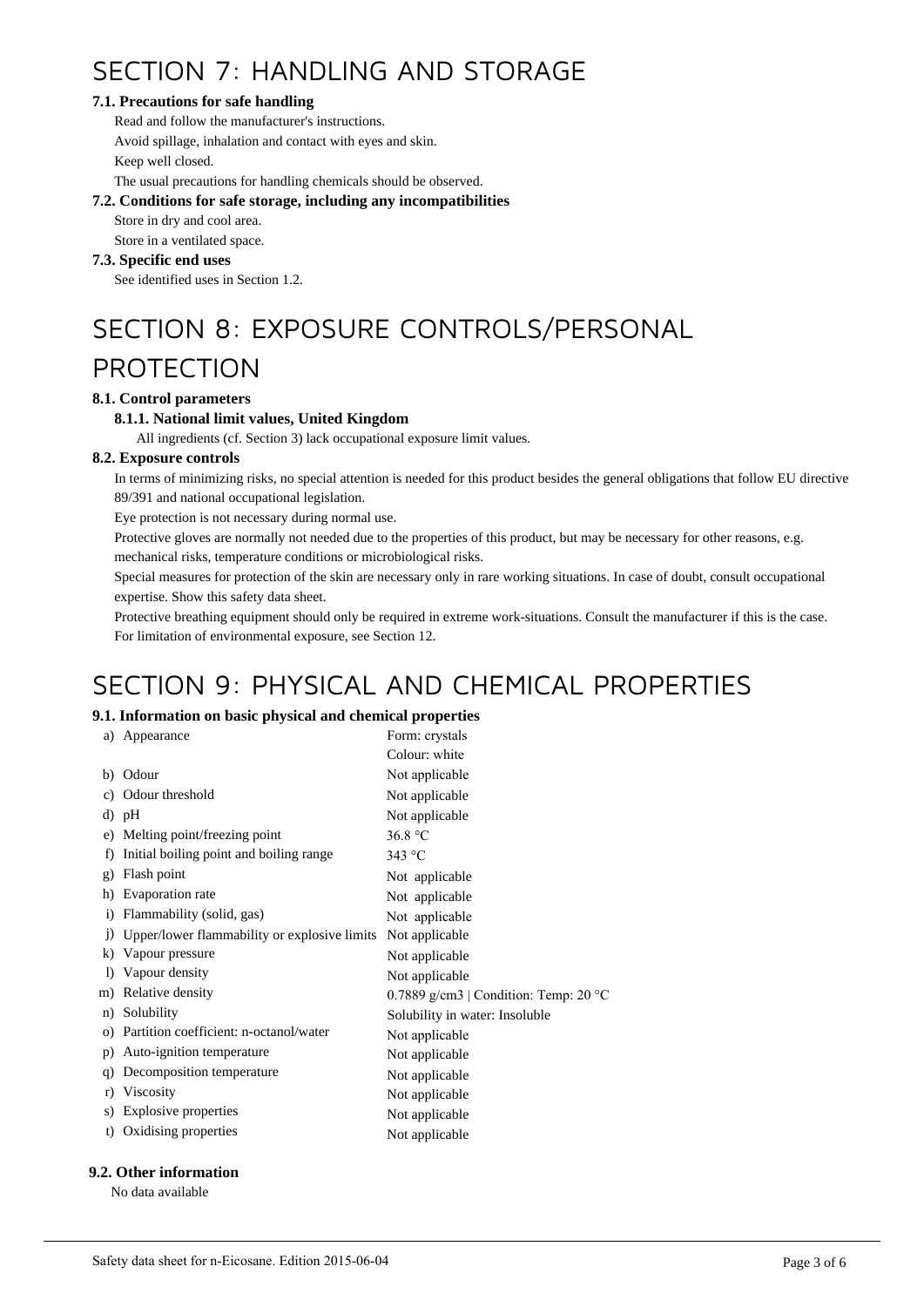## SECTION 10: STABILITY AND REACTIVITY

## **10.1. Reactivity**

The product contains no substances which can lead to hazardous reactions at normal use.

#### **10.2. Chemical stability**

The product is stable at normal storage and handling conditions.

#### **10.3. Possibility of hazardous reactions**

Not indicated

## **10.4. Conditions to avoid**

Not indicated

## **10.5. Incompatible materials**

Avoid contact with oxidizers.

#### **10.6. Hazardous decomposition products**

Carbon monoxide (CO), carbon dioxide (CO2) and harmful and irritating substances.

## SECTION 11: TOXICOLOGICAL INFORMATION

## **11.1. Information on toxicological effects**

## **General or unspecific toxicity**

The product is not classified as toxic.

### **Acute effects**

Not classified as an acutely toxic substance.

### **Harmfulness**

The product is not classified as harmful to health.

## **Repeated dose toxicity**

No chronic effects have been reported for this product.

#### **Carcinogenicity**

No carcinogenic effects have been reported for this product.

#### **CMR effects**

No mutagenic or reproductive toxic effects have been reported for this substance.

#### **Sensibilisation**

Not sensitising.

## **Corrosive and irritating effects**

The product is not corrosive. Minor irritation may arise for persons who are prone/susceptible.

#### **Synergism and antagonism**

No information is available.

#### **Effect on judgement and other psychological effects**

Does not affect the judgement.

### **Relevant toxicological properties**

**n-EICOSANE** No data

## SECTION 12: ECOLOGICAL INFORMATION

## **12.1. Toxicity**

#### **n-EICOSANE**

No ecological damage is known or expected in the event of normal use.

## **12.2. Persistence and degradability**

The components of the product degrades in the natural environment.

#### **12.4. Mobility in soil**

The product is not soluble in water and will spread on aquatic surfaces.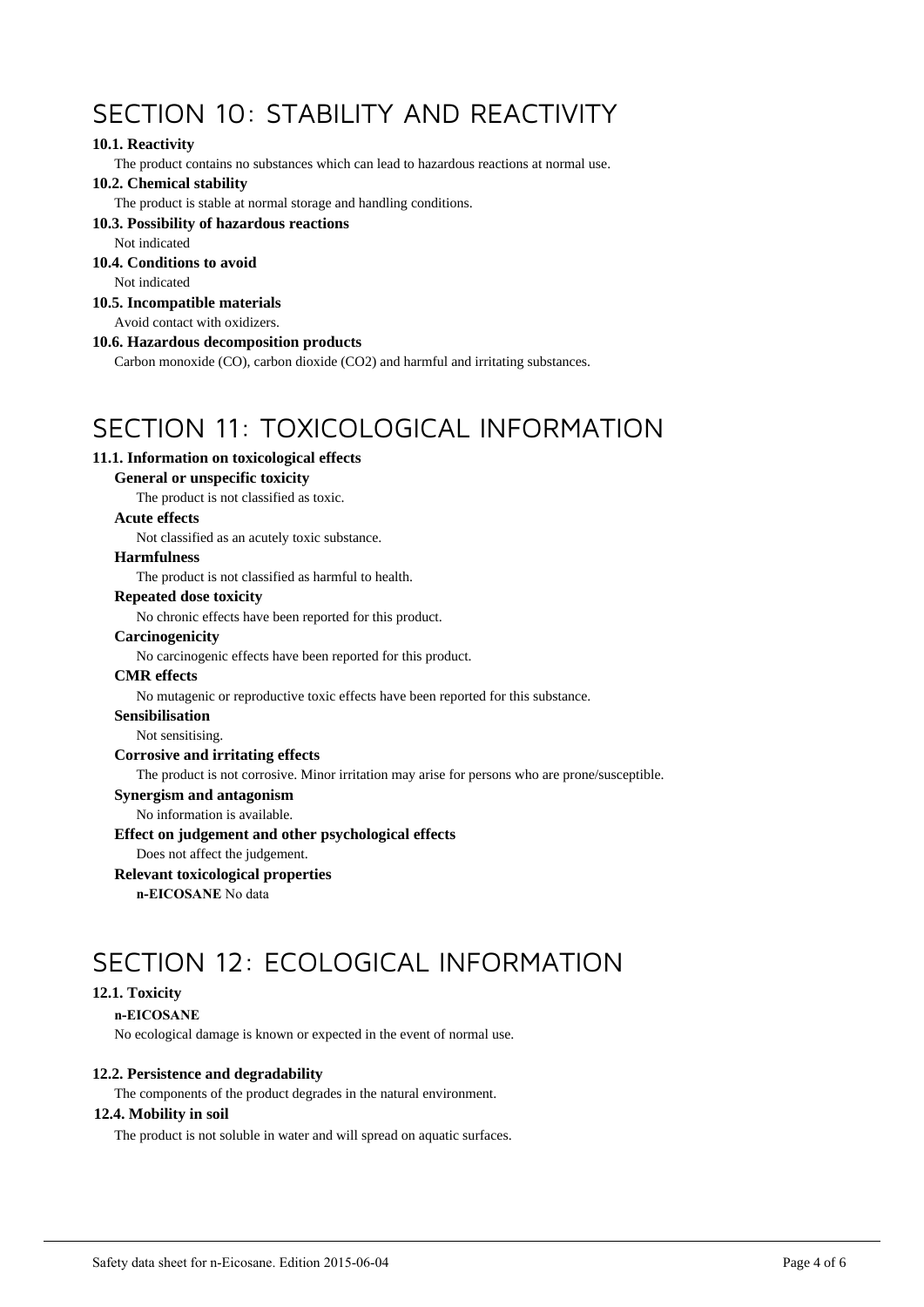## **12.5. Results of PBT and vPvB assessment**

No chemical safety report has been executed.

### **12.6. Other adverse effects**

Bioaccumulation of this chemical may occur in aquatic organisms.

## SECTION 13: DISPOSAL CONSIDERATIONS

## **13.1. Waste treatment methods**

## **Waste handling for the product**

The product is not classified as hazardous waste.

Also take local regulations for dealing with waste into account. Avoid discharge into sewers.

## **Recycling of the product**

This product is not usually recycled. Send to landfill.

## **Transportation of waste**

Waste class J(0) - Does not have adverse effects on health or the environment.

## SECTION 14: TRANSPORT INFORMATION

This product is only supposed to be transported by road or railway and just the transport regulations ADR/RID thus apply. If other means of transport are to be used, contact the publisher of this safety data sheet.

### **14.1. UN number**

Not classified as dangerous goods

**14.2. UN proper shipping name**

Not applicable

**14.3. Transport hazard class(es)**

Not applicable

**14.4. Packing group**

Not applicable

**14.5. Environmental hazards**

```
Not applicable
```
- **14.6. Special precautions for user** Not applicable
- **14.7. Transport in bulk according to Annex II of MARPOL73/78 and the IBC Code** Not applicable

## SECTION 15: REGULATORY INFORMATION

**15.1. Safety, health and environmental regulations/legislation specific for the substance or mixture** Not applicable.

## **15.2. Chemical safety assessment**

Assessment and chemical safety report in accordance with 1907/2006 Annex I has not yet been performed.

## SECTION 16: OTHER INFORMATION

#### **16a. Indication of where changes have been made to the previous version of the safety data sheet Revisions of this document**

This is the first version.

## **16b. Legend to abbreviations and acronyms used in the safety data sheet**

#### **Full texts for Hazard Class and Category Code mentioned in section 3**

| Not classified as toxic |
|-------------------------|
|                         |

*No phys haz* Non-assigned physical hazard

*No environmental hazard* Not classified as being environmentally hazardous

## **Explanations of the abbreviations in Section 14**

ADR European Agreement concerning the International Transport of Dangerous Goods by Road

RID Regulations concerning the International Transport of Dangerous Goods by Rail